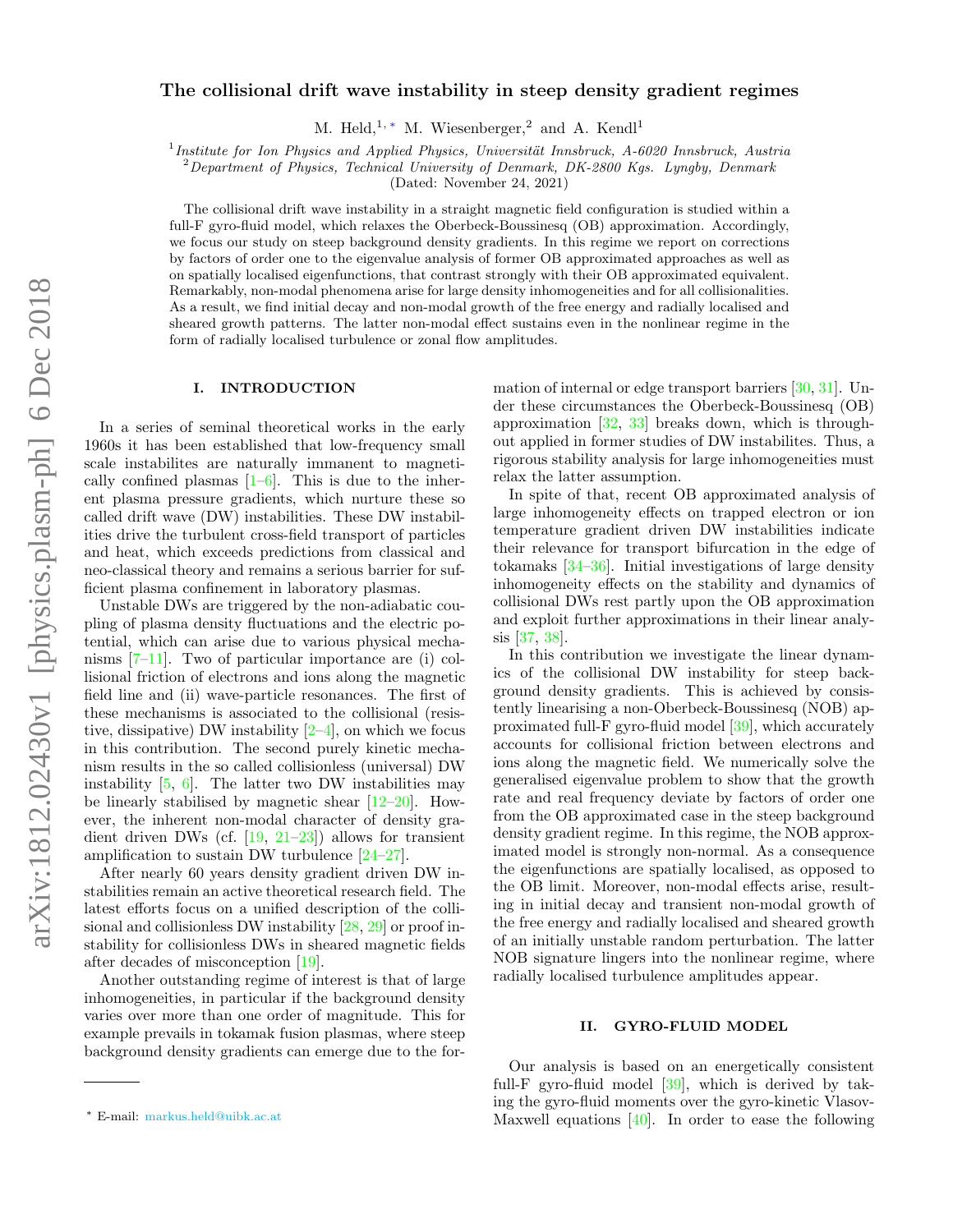discussion we assume constant temperatures, cold ions and a constant magnetic field  $B = B_0$  with straight and unsheared unit vector  $\hat{\mathbf{b}} := \mathbf{B}/B = \hat{\mathbf{e}}_z$ . The resulting set of gyro-fluid equations consists of continuity equations for electron density  $n$  and ion gyro-center density  $N$  and the quasi-neutrality constraint

<span id="page-1-0"></span>
$$
\frac{\partial}{\partial t}n + \nabla \cdot (n\mathbf{u}_E) = \frac{T_{e0}}{\eta_{\parallel}e^2} \nabla_{\parallel}^2 \left( \ln(n) - \frac{e}{T_{e0}} \phi \right), \text{(1a)}
$$

$$
\frac{\partial}{\partial t}N + \nabla \cdot (N \mathbf{U}_E) = 0,\tag{1b}
$$

$$
\nabla \cdot \left( \frac{N}{\Omega_0} \frac{\nabla_\perp \phi}{B_0} \right) = n - N,\tag{1c}
$$

where  $\phi$  is the electric potential,  $\Omega_0 := eB/m_i$  is the ion gyro-frequency and  $\nabla_{\perp} := -\mathbf{b} \times (\mathbf{b} \times \nabla)$  and  $\nabla_{\parallel} := \mathbf{b} \cdot \nabla$ are the perpendicular and parallel gradient, respectively. The  $\mathbf{E} \times \mathbf{B}$  drift velocity is defined by  $\mathbf{u}_E := \mathbf{b} \times \nabla \phi / B_0$ . As opposed to this, the gyro-center  $\mathbf{E} \times \mathbf{B}$  drift velocity  $U_E := \mathbf{u}_E + \mathbf{U}_p$  contains the ponderomotive correction  $\mathbf{U}_p := -\hat{\mathbf{b}} \times \nabla \mathbf{u}_E^2/(2\Omega_0).$ 

Parallel collisional friction between electrons and ions is introduced on the right hand side of Eq.  $(1a)$  with parallel Spitzer resistivity  $\eta_{\parallel} := 0.51 m_e \nu_e / (n e^2)$  [\[41,](#page-6-15) [42\]](#page-6-16). These closures of the Hasegawa-Wakatani (HW) type are obtained from the evolution equation for the parallel electron velocity. In the electron collision frequency  $\nu_e := ne^4 \ln(\Lambda) / (3 \sqrt{(2\pi)^3 \epsilon_0^4 m_e T_e^3})$  the Coulomb logarithm  $\ln(\Lambda)$  is treated as a constant [\[43\]](#page-6-17). This is a reasonable approximation even if the density profile varies over several orders of magnitude. Consequently, the parallel Spitzer resistivity  $\eta_{\parallel}$  has no explicit dependence on the electron density  $n$ , since we only retain the electron density  $n$  proportionality in the electron collision frequency  $\nu_e$ .

The two dimensional form of the presented full-F extension of the ordinary HW (OHW) model is obtained by rewriting  $\nabla_{\parallel}^2 \ln(n)$  to  $\nabla_{\parallel}^2 \ln(n/\langle n \rangle)$  and by replacing the parallel derivative with the characteristic parallel wave-number, so that  $\nabla_{\parallel}^2 = -k_{\parallel}^2$ . Here, the average over the "poloidal" y coordinate  $\langle h \rangle := L_y^{-1} \int_0^{L_y} dy h$  is introduced, which is the 2D equivalent of a flux surface average. With these manipulations Eq.  $(1a)$  reduces to [\[44\]](#page-6-18)

<span id="page-1-1"></span>
$$
\frac{\partial}{\partial t}n + \nabla \cdot (n\mathbf{u}_E) = \alpha n_0 \Omega_0 \left(\frac{e}{T_{\text{e0}}} \phi - \ln \left(\frac{n}{n}\right)\right), \tag{2}
$$

where the adiabaticity parameter is

$$
\alpha := \frac{T_{e0}k_{\parallel}^2}{\eta_{\parallel}e^2 n_0 \Omega_0}.
$$
\n(3)

The nonlinear gyro-fluid model of Eqs.  $(2)$ ,  $(1b)$  and  $(1c)$ allows to study NOB effects on collisional DWs, since in this regime of large collisionality  $\nu_e \gg \omega$  and small Knudsen-number  $Kn := k_{\parallel} \lambda_{mfp} \ll 1$  the presented fluid approach is valid.

# III. LINEARISED GYRO-FLUID MODEL

The linearised gyro-fluid model is obtained by expanding the nonlinear gyro-fluid model of Eqs. [\(2\)](#page-1-1), [\(1b\)](#page-1-0) and [\(1c\)](#page-1-0) around a reference background density profile  $n_G(x)$  according to

$$
n := n_G(1 + \delta n),
$$
  $N := n_G(1 + \delta N).$  (4)

The chosen exponential reference background density profile  $n<sub>G</sub>$  yields a constant density gradient (e-folding) length

$$
L_n := -\left(\frac{\partial}{\partial_x} \ln \left(n_G(x)/n_0\right)\right)^{-1},\tag{5}
$$

as in  $\delta f$  theory. Note that we found similar trends in our results for non-exponential reference background density profiles. Assuming that the relative fluctuation amplitudes  $\delta n \propto \delta N \ll 1$  are small and the averaged and reference background density profiles coincide  $\langle n \rangle \approx n_G$ yields the final form of the linearised gyro-fluid model

<span id="page-1-2"></span>
$$
\frac{\partial}{\partial t}\delta n + \frac{1}{B_0} \frac{1}{L_n} \frac{\partial}{\partial y}\phi = \frac{\alpha n_0 \Omega_0}{n_G} \left(\frac{e}{T_{e0}} \phi - \delta n\right), \quad (6a)
$$

$$
\frac{\partial}{\partial t}\delta N + \frac{1}{B_0} \frac{1}{L_n} \frac{\partial}{\partial y} \phi = 0, \tag{6b}
$$

$$
-\frac{1}{L_n}\frac{\partial}{\partial x}\phi + \nabla^2_{\perp}\phi = \Omega_0 B_0 (\delta n - \delta N). \tag{6c}
$$

As opposed to previously exploited linearised models [\[28,](#page-6-3) [37,](#page-6-11) [38,](#page-6-12) [45,](#page-6-19) [46\]](#page-6-20) we do not apply the OB approximation in the linearised Eqs.  $(6a)$ ,  $(6b)$  and  $(6c)$  or in the further course of the calculation. Thus the derived set of linearised Eqs. [\(6a\)](#page-1-2), [\(6b\)](#page-1-2) and [\(6c\)](#page-1-2) differs from linearised OB approximated models in two substantial aspects. First, we retain the background density on the right hand side of Eq. [\(6a\)](#page-1-2) instead of assuming a constant reference density  $n_G \approx n_0$ . Secondly, we preserve the term  $-\frac{1}{L_n} \frac{\partial}{\partial x} \phi$  on the left hand side of Eq.  $(6c)$ , which originates from the nonlinear contribution of the polarization charge density. Both of these terms, but especially the NOB approximated resistive term, produce novel linear effects for collisional DWs in steep background density gradients as is shown in section [IV.](#page-1-3)

#### <span id="page-1-3"></span>IV. LINEAR EFFECTS

In the following we want to gain insight into the linear dynamics, in particular in stability and transient time behavior, of the linear model Eqs.  $(6a)$ ,  $(6b)$  and  $(6c)$ . This is accomplished within a discrete approach, which utilises a Fourier transformation of the form  $e^{ik_y y}$  in the periodic poloidal coordinate y and a Galerkin approach with a sine basis in radial direction. This fulfills the chosen Dirichlet boundary conditions in radial direction. The resulting linear equation reads in matrix form

<span id="page-1-4"></span>
$$
\frac{\partial}{\partial t} \mathbf{v} = \mathbf{A} \mathbf{v},\tag{7}
$$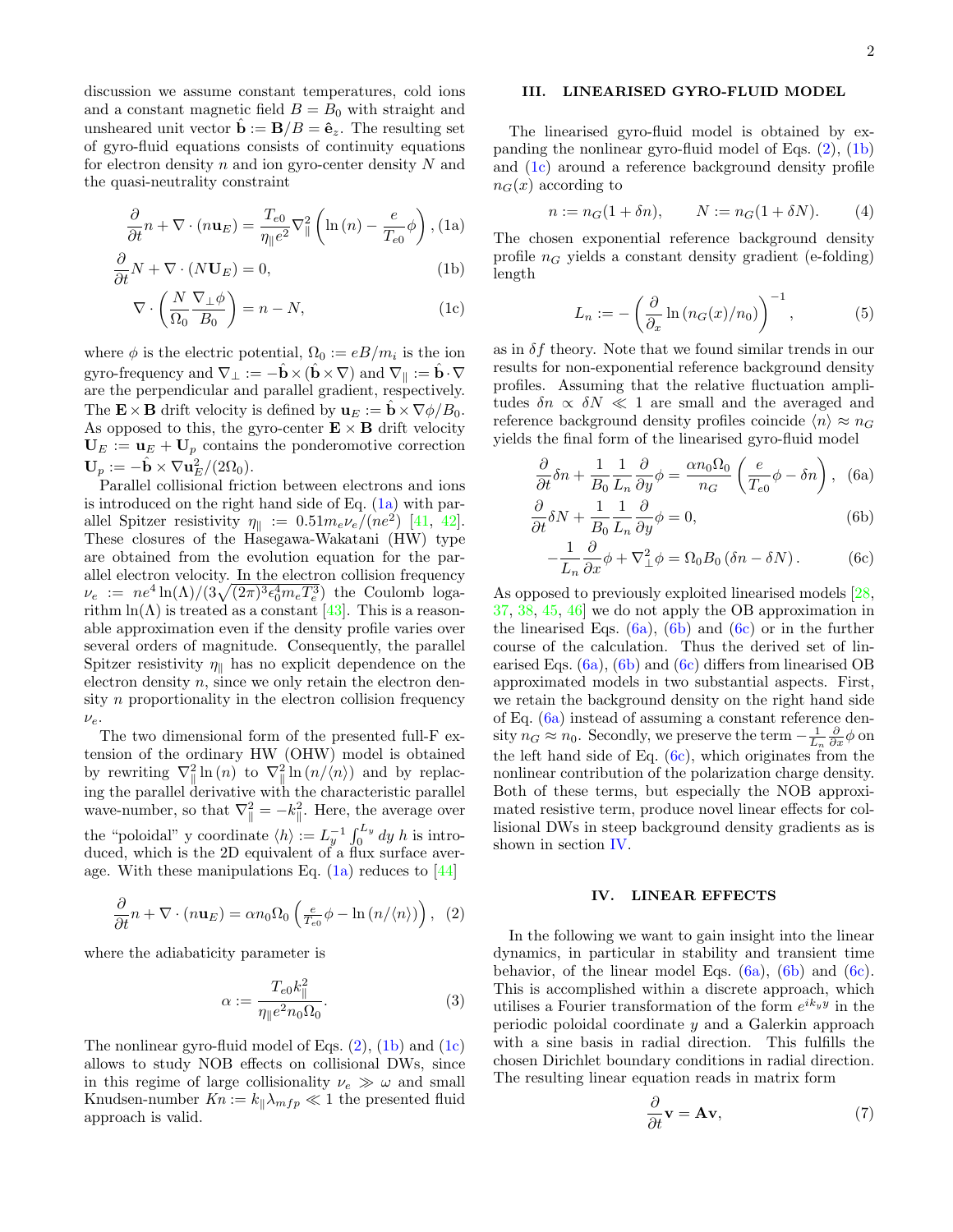with vector  $\mathbf{v} := (\delta \mathbf{n}_{k_y}, e \phi_{k_y}/T_{e0})^T$  and matrix

<span id="page-2-0"></span>
$$
\mathbf{A} := \begin{pmatrix} -\alpha \mathbf{E} & \alpha \mathbf{E} - i \frac{\rho_{so}^2 k_y}{L_n} \mathbf{I} \\ -\alpha \mathbf{F}^{-1} \mathbf{E} & \alpha \mathbf{F}^{-1} \mathbf{E} \end{pmatrix}, \quad (8)
$$

with matrix  $\mathbf{F} := \rho_{s0}^2 \left( \mathbf{D}_{xx} - k_y^2 \mathbf{I} - \frac{1}{L_n} \mathbf{D}_x \right)$ . The coefficients of the symmetric matrix **E** and  $\mathbf{D}_{xx}$  and of the skew-symmetric matrix  $\mathbf{D}_x$  are derived to

$$
E_{k_x, k'_x} = \frac{4(e^{L_x/L_n}(-1)^{\frac{(k_x + k'_x)L_x}{\pi}} - 1)k_x k'_x}{L_x [(k_x^2 - k_x'^2)^2 L_n + 2(k_x^2 + k_x'^2)/L_n + 1/L_n^3]}
$$
  

$$
D_{xx, k_x, k'_x} = -k_x^2 \delta_{k_x, k'_x}
$$
  

$$
D_{x, k_x, k'_x} = \begin{cases} -\frac{4k_x k'_x}{L_x (k_x^2 - k_x'^2)} & \frac{L_x (k_x + k'_x)}{\pi} = odd\\ 0 & else \end{cases}
$$

with radial box size  $L_x$ . The radial wave-numbers are defined by  $k_x := \pi m/L_x$  and  $k'_x := \pi m'/L_x$  with modenumbers  $m \in \mathbb{N}$  and  $m' \in \mathbb{N}$ , respectively.

Note, that the matrix  $\bf{A}$  of Eq. [\(8\)](#page-2-0) is in general far from normal  $(AA^{\dagger} \neq A^{\dagger}A)$  with non-orthogonal eigenvectors but approaches a normal matrix  $(AA^{\dagger} = A^{\dagger}A)$ in the OB limit of very flat background density profiles  $n_0/n_G \approx 1, L_n^{-1}\partial_x\phi \ll 1$  and additionally  $\alpha \gg \rho_{s0}^2 k_y/L_n$ (cf.  $[21]$ ). This is best shown by characterizing the departure from normality by the the condition number

$$
\kappa := ||\mathbf{V}|| ||\mathbf{V}^{-1}|| \ge 1,\tag{9}
$$

of the matrix of eigenvectors  $V$  of  $A$ . Here, the matrix norm is induced by the free energy vector norm  $||\mathbf{v}|| :=$  $\sqrt{\mathbf{v}^\dagger \mathbf{M} \mathbf{v}}$  with [\[21\]](#page-5-10)

$$
\mathbf{M} := \frac{1}{2} \begin{pmatrix} \mathbf{I} & \mathbf{0} \\ \mathbf{0} & \rho_{s0}^2 \left( -\mathbf{D}_{xx} + k_y^2 \mathbf{I} \right) \end{pmatrix} . \tag{10}
$$

This normalises the condition number  $\kappa$  to unity for a normal system. In Fig. [1](#page-2-1) we plot the condition number  $\kappa$  as a function of adiabaticity  $\alpha$  and background density length  $L_n$ , respectively. In contrast to the OB



<span id="page-2-1"></span>FIG. 1. The condition number  $\kappa$  is shown for varying adiabaticity  $\alpha$  (left) or background density length  $L_n$  (right). The poloidal wave-number is  $k_y = 4\pi/L_y$  and the box size is  $L_x = L_y = 64\rho_{s0}$ . Here, we utilise the drift scale  $\rho_{s0} := \sqrt{T_{e0}m_i}/(eB_0)$  for normalization.

case, we universally obtain non-normality  $(\kappa > 1)$  for the NOB case for steep background density gradients  $(L_n = 16\rho_{s0})$ . In this regime the NOB condition number

 $\kappa$  is at least a magnitude higher than its OB equivalent and approaches extremely large values for adiabaticities below  $\alpha \leq 0.01$ . For a fixed adiabaticity  $\alpha = 0.005$  the NOB dynamics are normal in the OB limit  $(L_n \geq 10^4)$ , but are strongly non-normal for steep background density gradients. This behavior of the condition number  $\kappa$  suggests much larger non-modal effects for the NOB model than for the OB model. However, the condition number  $\kappa$  does not give insight into how the departure from normality affects the linear dynamics. Thus, we analyze in the following the modal and non-modal behavior of Eqs.  $(7)$ .

#### <span id="page-2-2"></span>A. Modal analysis

First, we address the eigenvalues  $\omega(A)$  and the radial eigenfunctions. The numerically calculated growth rate  $\gamma(A) := Re(\omega(A))$  and real frequency  $\omega_R(A) :=$  $-Im(\omega({\bf A}))$  of the NOB case are compared to the maximum of its OB counterpart. In the OB limit the dispersion relation can be simply derived analytically [\[45,](#page-6-19) [46\]](#page-6-20)

$$
0 = \frac{\omega_{OB}^2}{\Omega_0^2} + \frac{\omega_{OB}}{\Omega_0} \mathcal{B} + i \frac{\omega_*}{\Omega_0} \mathcal{B},\tag{11}
$$

where we defined  $\mathcal{B} := \alpha \left(1 + k_{\perp}^2 \rho_{s0}^2\right) / (k_{\perp}^2 \rho_{s0}^2)$ , the drift frequency  $\omega_* := \Omega_0 k_y \rho_{s0}^2 / \left[ L_n \left( 1 + k_\perp^2 \rho_{s0}^2 \right) \right]$  and the perpendicular wave number  $k_{\perp} := \sqrt{k_x^2 + k_y^2}$ . Consequently, the real frequency  $\omega_{R,OB}$  and growth rate  $\gamma_{OB}$  are derived to

$$
\omega_{R,OB}(\mathbf{k}, \alpha, L_n) := \frac{\Omega_0}{2} \sqrt{|z|} \cos(\theta/2)
$$
 (12a)

$$
\gamma_{OB}(\mathbf{k}, \alpha, L_n) := \frac{\Omega_0}{2} \left[ -\mathcal{B} + \sqrt{|z|} \sin (\theta/2) \right] (12b)
$$

with real part  $Re(z) := -B^2$ , imaginary part  $Im(z) :=$  $4\mathcal{B}\omega_*/\Omega_0$  and argument  $\theta := \arg(z)$  of the complex number z.

In Fig. [2](#page-3-0) we show the normalised growth rate  $\gamma/\max_{k_x}(\gamma_{OB})$  and real frequency  $\omega_R/\max_{k_x}(\omega_{R,OB})$  as a function of the radial wave number  $k_x$  for various background density gradient lengths  $L_n$  and adiabaticities  $\alpha$ . Here, the NOB growth rates  $\gamma$  and real frequencies  $\omega_R$ exhibit significant deviations from the OB limit in particular for steep background gradients and for a range of typical adiabaticity parameters. In particular, the magnitude of the fastest growing mode differs by up to roughly a factor five and the radial wave-number of the fastest growing mode is also different for certain parameters. However, the NOB eigenvalues resemble the OB limit for very flat background gradients.

The radial eigenfunctions for the relative density fluctuation  $\delta n_{k_y}$  of the fastest growing  $k_x$  mode are depicted in Fig. [3](#page-3-1) for two different density gradient lengths  $L_n$ . Remarkably, for steep background density gradients these eigenfunctions are spatially localised and do no longer coincide with the ordinary sine like eigenfunction of the OB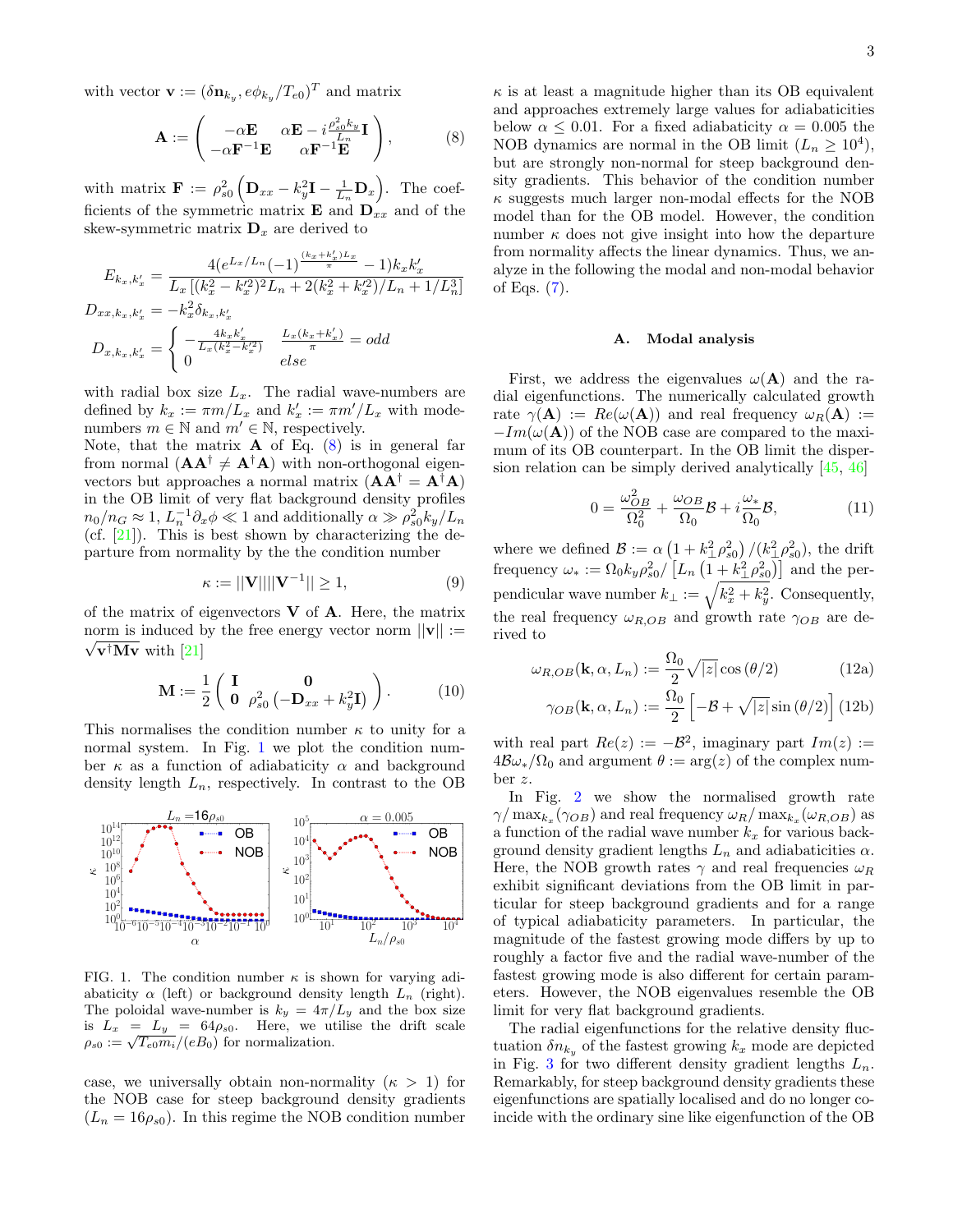

<span id="page-3-0"></span>FIG. 2. The normalised growth rate  $\gamma/\max_{k_x}(\gamma_{OB})$  (top) and real frequency  $\omega_R/\max_{k_x}(\omega_{R,OB})$  (bottom) as a function of radial wave-number  $k_x$  for  $k_y = 4\pi/L_y$  and  $L_x = L_y = 64\rho_{s0}$  is depicted for various adiabaticity parameters  $\alpha = \{0.05, 0.005, 0.0005\}$ (left, center, right) and background density gradient lengths  $L_n$ . Substantial differences between the NOB and OB growth rates occur for steep background density gradients  $(L_n = 16\rho_{s0})$ .



<span id="page-3-1"></span>FIG. 3. The eigenfunctions of the relative density fluctuation δn for the fastest growing mode for  $k_y = 4π/L_y$ ,  $L_x = L_y$  $64\rho_{s0}$  and  $\alpha = 0.005$ . The background density gradient length is  $L_n = \{16, 2048\} \rho_{s0}$  (top, bottom).

model. Moreover, the phase shift between the real and imaginary parts of the eigenfunctions leads to shearing in the x-y plane as we illustrate in section [IV B.](#page-3-2) Again, for flat background density profiles the eigenfunctions transition into the OB approximated equivalent.

#### <span id="page-3-2"></span>B. Non-modal analysis

We now face the question how non-modal effects manifest in numerical simulations of the nonlinear full-F ordinary HW model, given by Eqs.  $(2)$ ,  $(1b)$  and  $(1c)$ . In particular, we study if initial or transient dynamics are pronounced during the linear phase and if these non-modal effects survive into the nonlinear regime.

It is well known that for a normal matrix the time evolution of the norm of the linear Eq. [\(7\)](#page-1-4)

$$
\frac{||\mathbf{v}(t)||}{||\mathbf{v}(0)||} \le ||e^{\mathbf{A}t}||,\tag{13}
$$

is bounded by the spectral abscissa

$$
\beta(\mathbf{A}) := \max_{\mathbf{k}} \left\{ \gamma(\mathbf{A}) \right\},\tag{14}
$$

for  $t \geq 0$  since the matrix exponential reduces to  $||e^{\mathbf{A}t}|| =$  $e^{\beta({\bf A})t}$ . However, for a non-normal matrix the maximum growth estimate of the modal analysis of section [IV A,](#page-2-2) determined by the spectral abscissa  $\beta$ , only holds for  $t \rightarrow \infty$  and the matrix exponential reduces to a loose upper bound  $||e^{\mathbf{A}t}|| = \kappa(\mathbf{V})e^{\beta(\mathbf{A})t}$  for  $t \geq 0$ . As a consequence, a non-normal system may exhibit pronounced initial or transient phenomena, for which also estimates and bounds exist. In particular, the numerical abscissa  $\eta(A) := \max_{\mathbf{k}} \left\{ \omega \left[ (\mathbf{A}^{\dagger} + \mathbf{A})/2 \right] \right\}^1$  $\eta(A) := \max_{\mathbf{k}} \left\{ \omega \left[ (\mathbf{A}^{\dagger} + \mathbf{A})/2 \right] \right\}^1$  represents an upper bound for  $t = 0$  and the so called  $\epsilon$ -pseudospectral

<span id="page-3-3"></span><sup>&</sup>lt;sup>1</sup> Note that the spectral and numerical abscissa coincide  $\beta$ (**A**) =  $\eta(A)$  for a normal matrix  $(AA^{\dagger} = A^{\dagger}A)$ .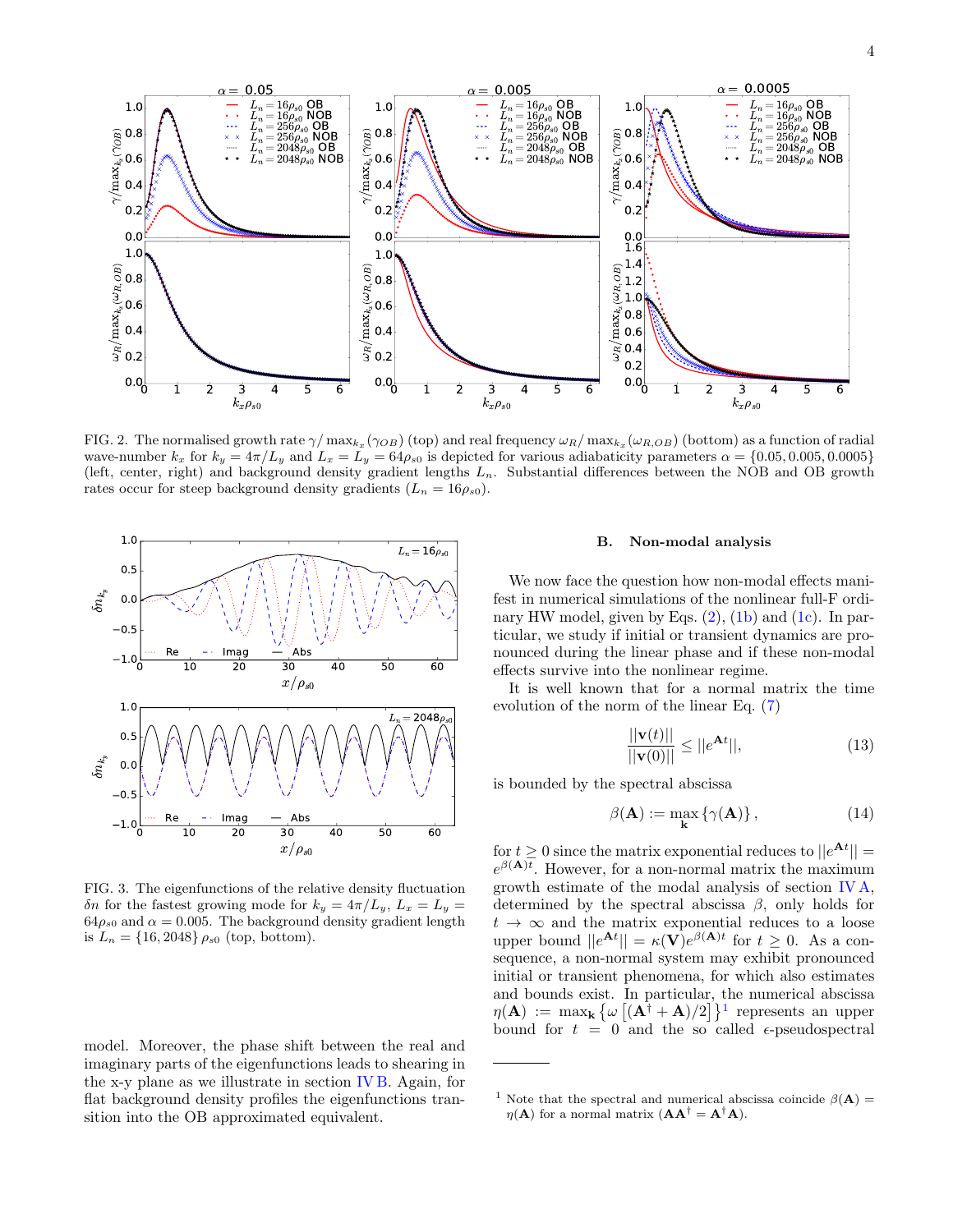abscissa  $\alpha_{\epsilon}(\mathbf{A})$  yields estimates for transient phenomena [\[47\]](#page-6-21). Although, the latter two approaches are useful to detect or quantify non-modal effects, we do not make use of them in the following discussion. Instead, we present a direct numerical approach to the initial value problem.

The numerical implementation of the latter full-F gyrofluid model utilises the open source library FELTOR  $[48]$ . This initial value code relies on a discontinuous Galerkin discretization, which is also used for verification of the herein presented Galerkin approach for the modal analysis of section [IV A.](#page-2-2) We limit our study to a single exemplary initial condition, but note that in general the initial condition can be optimised to produce maximum growth at small, intermediate or large time [\[21\]](#page-5-10). The chosen initial conditions mimics a random perturbation  $\delta n(\mathbf{x},0) = \delta N(\mathbf{x},0) = af_{bath}(\mathbf{x})$  of amplitude a with vanishing electric potential  $\phi(\mathbf{x}, 0) = 0$ .

In Fig. [4](#page-4-0) we show the temporal behavior of the square root of the normalised free energy norm  $||\mathbf{v}(t)||/||\mathbf{v}(0)||$ for various adiabaticities  $\alpha$  in the steep gradient regime  $(L_n = 16\rho_{s0})$ . Here, the random bath initial condition



<span id="page-4-0"></span>FIG. 4. The normalised energy norm as a function of normalised time is plotted for different adiabaticities  $\alpha =$  ${0.05, 0.005, 0.0005}$  in the steep gradient regime  $L_n = 16 \rho_{s0}$ . The initial amplitude is  $a = 10^{-5}$ .

with the small amplitude  $a = 10^{-5}$  limits us to linear effects only. Interestingly, two clear footprints of nonmodal behavior emerge in the linear dynamics. First, initial decay of the square root of the normalised free energy norm appears for both the OB and NOB case, despite the fact that all eigenvalues are unstable (cf. Fig. [2\)](#page-3-0). Secondly, the transient exponential growth at later times either surpasses (NOB) or falls below (OB and NOB) the spectral abscissa  $\beta$ . Both of these effects are due to the shrinking of non-orthogonal eigenvectors, which is intrinsic to non-normal systems. We refer the interested reader to [\[49\]](#page-6-23) for an illustrative sketch of this phenomenon. The observed initial decay of the collisional DW instability is similar to that of the collisionless DW instability [\[27\]](#page-6-2). However, for the latter instability transient amplification can trigger subscritical turbulence in the absence of linear instability.

During this linear growth phase non-modal features may appear in the spatial structure of the relative density fluctuation  $\delta n$ . This is depicted in Fig. [5](#page-4-1) for the turbulent bath initial condition with  $a = 0.01$  and for a steep background density profile  $(L_n = 16\rho_{s0})$  and typical adiabaticity ( $\alpha = 0.005$ ). In contrast to the OB approxi-



<span id="page-4-1"></span>FIG. 5. The spatial pattern of the relative density fluctuation are shown during the linear phase at time  $t = 750/\Omega_0$ (NOB) and  $t = 500/\Omega_0$  (OB). Localised growth and shearing of the initial relative density perturbation appear in the NOB approximated model. The background density gradient length and the adiabaticity is  $L_n = 16 \rho_{s0}$  and  $\alpha = 0.005$ , respectively.

mated model, we observe sheared and localised growth of the initial perturbation in the steep background density regime. This is in qualitativ agreement with the previously reported NOB shearing effect of DWs of [\[50\]](#page-6-24). The radial location of the strongest growth coincides approximately with the maximum of the absolute background density gradient  $|\partial_x n_G|$ . These NOB effects are again reasoned in the strong non-orthogonality of the eigenvector Matrix V, which is pronounced for a system with strong non-normality and by implication high condition number  $\kappa$  (cf. Fig. [1\)](#page-2-1)

Finally, we study how non-modality affects the turbulence intensity in collisional DW turbulence without and with zonal flows. Here, the underlying models are the NOB-extended OHW (equations  $(2)$ ,  $(1b)$  and  $(1c)$ ) and modified HW (MHW) model [\[44\]](#page-6-18), respectively. In Fig. [6](#page-5-11) we show the spatial structure of the relative density fluctuation  $\delta n$  for both models and the latter initial condition but during the nonlinear phase. Without zonal flows (OHW) we observe a radial peaking of the maximum of the relative density fluctuation amplitude. Analogously, with zonal flows (MHW) a similar radial peaking appears for the zonal flow amplitude. Note that the radial localization of the turbulence intensity continues to exist at late turbulence saturation times if the radial particle transport is weak. This occurs for large adiabaticity (small collisionality). For both model cases, this constitutes a clear non-modal footprint in saturated collisional DW turbulence and shows that indeed these non-modal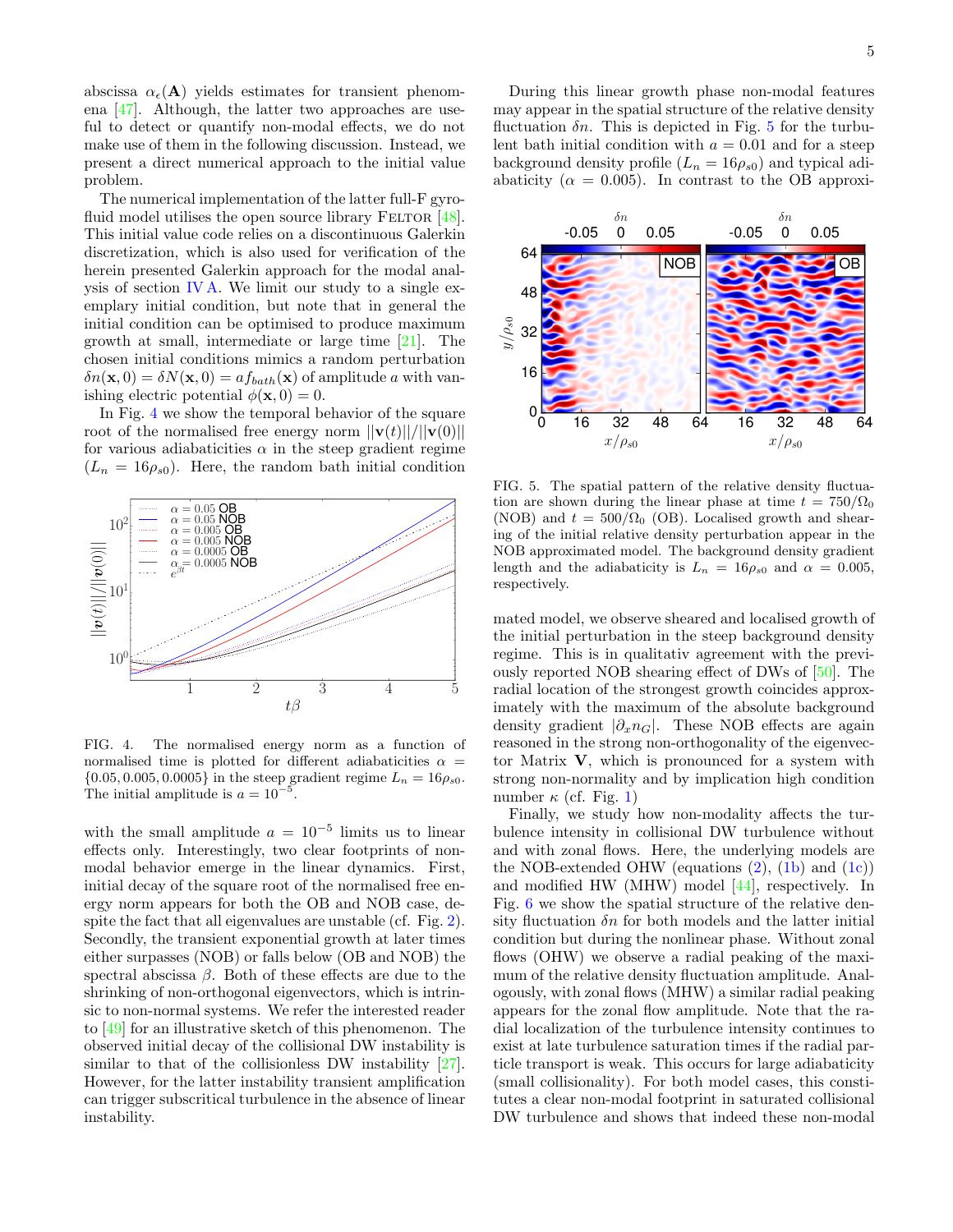

<span id="page-5-11"></span>FIG. 6. The spatial pattern of the relative density fluctuation  $\delta n$  is shown during the nonlinear phase without (OHW) and with zonal flows (MHW), at time  $t = 4500/\Omega_0$  and  $t = 9500/\Omega_0$ , respectively. Radial peaking of the turbulence intensity in the nonlinear regime proves to be a NOB effect. The background density gradient length and the adiabaticity is  $L_n = 16 \rho_{s0}$  and  $\alpha = 0.005$ , respectively.

effects can survive into the nonlinear regime. As opposed to this, the radial peaking of the turbulence or zonal flow intensity is again absent in the OB approximated OHW or MHW model (cf. [\[45,](#page-6-19) [46,](#page-6-20) [51\]](#page-6-25)).

### V. DISUSSION AND CONCLUSION

We studied the collisional DW instability in a straight and unsheared magnetic field within a full-F gyro-fluid model, which relaxes the OB approximation. In the regime of steep background density gradients both the eigenvalues and eigenfunctions fundamentally deviated from former OB approximated investigations. In particular, our modal analysis demonstrated NOB corrections by factors of order one to the eigenvalues, highly non-orthogonal eigenvectors and spatially localised eigenfunctions for typical plasma parameters. Our non-modal analysis revealed initial damping and transient nonmodal growth of the free energy of an initially unstable random perturbation. Remarkably, this linear growth is radially localised and sheared. It was numerically shown that this NOB signature subsists into the nonlinear regime, where radially localised turbulence or zonal flow amplitudes emerge.

The herein presented results emphasise the need for NOB approximated models to consistently capture the (linear) dynamics of the collisional DW instability for large density inhomogeneities. For instance, this may prove necessary for the accurate calculation of transport levels in high-confinement tokamak plasmas within quasilinear gyro-kinetic or gyro-fluid models (e.g.: [\[52,](#page-6-26) [53\]](#page-6-27)). Finally, we conclude that the study of linear effects, that is solely based on a modal approach, may give misleading predictions since this approach overlooks non-modal features like initial and transient phenomena.

#### VI. ACKNOWLEDGEMENTS

This work was supported by the Austrian Science Fund (FWF) Y398. The computational results presented have been achieved using the Vienna Scientific Cluster (VSC) and the EUROfusion High Performance Computer (Marconi-Fusion).

- <span id="page-5-0"></span>[1] L. I. Rudakov and R. Z. Sagdeev, Soviet Physics Doklady 6, 415 (1961).
- <span id="page-5-4"></span>[2] F. F. Chen, Proc. of the Sixth Conf. on Ioniz. Phenomena in Gases 2, 435 (1964).
- [3] F. F. Chen, [The Physics of Fluids](http://dx.doi.org/10.1063/1.1711341) 7, 949 (1964).
- <span id="page-5-5"></span>[4] S. S. Moiseev and R. Z. Sagdeev, Soviet Physics JETP-USSR 17, 515 (1963).
- <span id="page-5-6"></span>[5] A. Galeev, V. Oraevskii, and R. Sagdeev, Zh. Eksperim. i Teor. Fiz. 44 (1963).
- <span id="page-5-1"></span>[6] N. A. Krall and M. N. Rosenbluth, [The Physics of Fluids](http://dx.doi.org/10.1063/1.1761444) 8[, 1488 \(1965\).](http://dx.doi.org/10.1063/1.1761444)
- <span id="page-5-2"></span>[7] B. Kadomtsev and O. Pogutse, in Reviews of plasma physics (Springer, 1970) pp. 249–400.
- [8] A. B. Mikhailovskii, Theory of Plasma Instabilities, Vol. 2: Instabilities of an Inhomogeneous Plasma (Springer US, 1974).
- [9] W. Tang, [Nuclear Fusion](http://dx.doi.org/10.1088/0029-5515/18/8/006) 18, 1089 (1978).
- [10] W. Horton, [Rev. Mod. Phys.](http://dx.doi.org/10.1103/RevModPhys.71.735) **71**, 735 (1999).
- <span id="page-5-3"></span>[11] P. M. Bellan, [Fundamentals of Plasma Physics](http://dx.doi.org/10.1017/CBO9780511807183) (Cambridge University Press).
- <span id="page-5-7"></span>[12] P. N. Guzdar, L. Chen, P. K. Kaw, and C. Oberman, [Phys. Rev. Lett.](http://dx.doi.org/10.1103/PhysRevLett.40.1566) 40, 1566 (1978).
- [13] L. Chen, P. Guzdar, J. Hsu, P. Kaw, C. Oberman, and R. White, [Nuclear Fusion](http://dx.doi.org/10.1088/0029-5515/19/3/009) 19, 373 (1979).
- [14] L. D. Pearlstein and H. L. Berk, [Phys. Rev. Lett.](http://dx.doi.org/10.1103/PhysRevLett.23.220) 23, 220 [\(1969\).](http://dx.doi.org/10.1103/PhysRevLett.23.220)
- [15] K. T. Tsang, P. J. Catto, J. C. Whitson, and J. Smith, [Phys. Rev. Lett.](http://dx.doi.org/10.1103/PhysRevLett.40.327) 40, 327 (1978).
- [16] D. W. Ross and S. M. Mahajan, [Phys. Rev. Lett.](http://dx.doi.org/10.1103/PhysRevLett.40.324) 40, 324 [\(1978\).](http://dx.doi.org/10.1103/PhysRevLett.40.324)
- [17] L. Chen, P. N. Guzdar, R. B. White, P. K. Kaw, and C. Oberman, [Phys. Rev. Lett.](http://dx.doi.org/ 10.1103/PhysRevLett.41.649) 41, 649 (1978).
- [18] T. M. Antonsen, [Phys. Rev. Lett.](http://dx.doi.org/10.1103/PhysRevLett.41.33) 41, 33 (1978).
- <span id="page-5-9"></span>[19] M. Landreman, T. M. Antonsen, and W. Dorland, *[Phys.](http://dx.doi.org/10.1103/PhysRevLett.114.095003)* Rev. Lett. 114[, 095003 \(2015\).](http://dx.doi.org/10.1103/PhysRevLett.114.095003)
- <span id="page-5-8"></span>[20] P. Helander and G. G. Plunk, [Physics of Plasmas](http://dx.doi.org/10.1063/1.4932081) 22, [090706 \(2015\).](http://dx.doi.org/10.1063/1.4932081)
- <span id="page-5-10"></span>[21] S. J. Camargo, M. K. Tippett, and I. L. Caldas, [Phys.](http://dx.doi.org/10.1103/PhysRevE.58.3693) Rev. E 58[, 3693 \(1998\).](http://dx.doi.org/10.1103/PhysRevE.58.3693)
- [22] V. S. Mikhailenko, V. V. Mikhailenko, and K. N. Stepanov, [Physics of Plasmas](http://dx.doi.org/10.1063/1.873785) 7, 94 (2000).